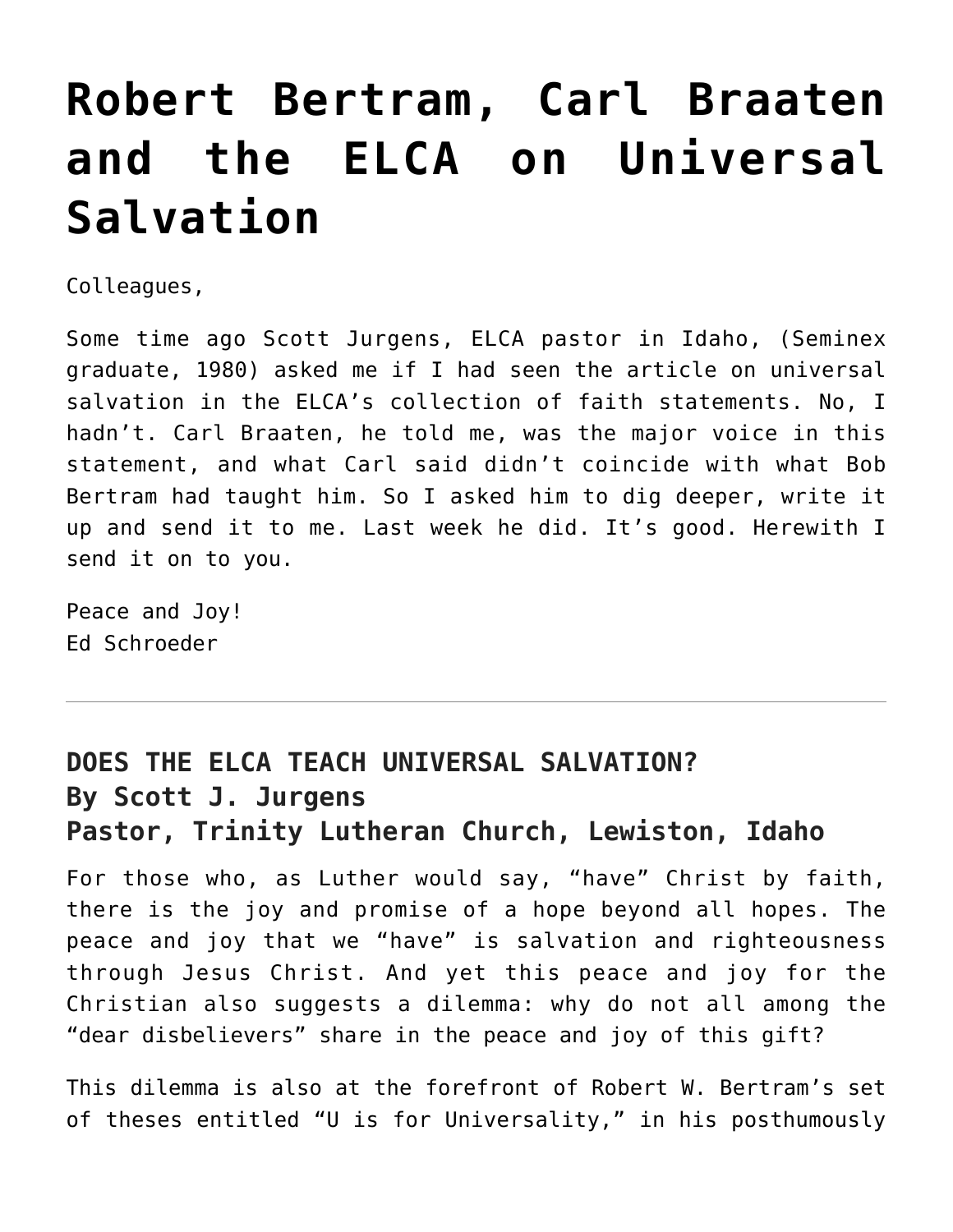published book, A TIME FOR CONFESSING (Eerdmans, 2008), 172-184. His very first thesis introduces the problem:

*"Probably no feature of the Christian gospel has been so troubling to modern Christians as the way in which that gospel limits salvation to those who believe in Christ." (172)He goes on to describe how this "limit" is a scandal, an embarrassment to Christians, but also creates a "longing" in us, a longing that might make us say, "if only we could just give this gift to everyone." These feelings and desires are summed up well in theses 11 through 14 (173).*

But the longing that he mentions has made its way into the ELCA in a big way; however, it might go unnoticed. This is because an article that deals with this same question of Christ's "universality" is buried deeply in the databases of the ELCA's faith statements. To find it you have to go to the elca.org webpage and then click on the links in this path: Home>>What We Believe>>New or Returning to Church?>>Dig Deeper>>Salvation.

This article on Salvation had its origin in two articles written by Carl E. Braaten published in the December 1980 and June 1981 issues of LCA PARTNERS. The first article was entitled "The Universal Meaning of Jesus Christ" and the second was a rejoinder response to a Pastor H. Gerhardt Kugler who took issue with Braaten. These articles were condensed, edited, and redacted in such a way as to bring about the ELCA position on salvation.

I took this condensed article to an ecumenical pastors' meeting for discussion. One pastor described the article as showing "ambiguity with a universalist wish." Is he correct? To answer this it might be good to compare and contrast this article with a few of Bertram's theses and the Lutheran Confessions.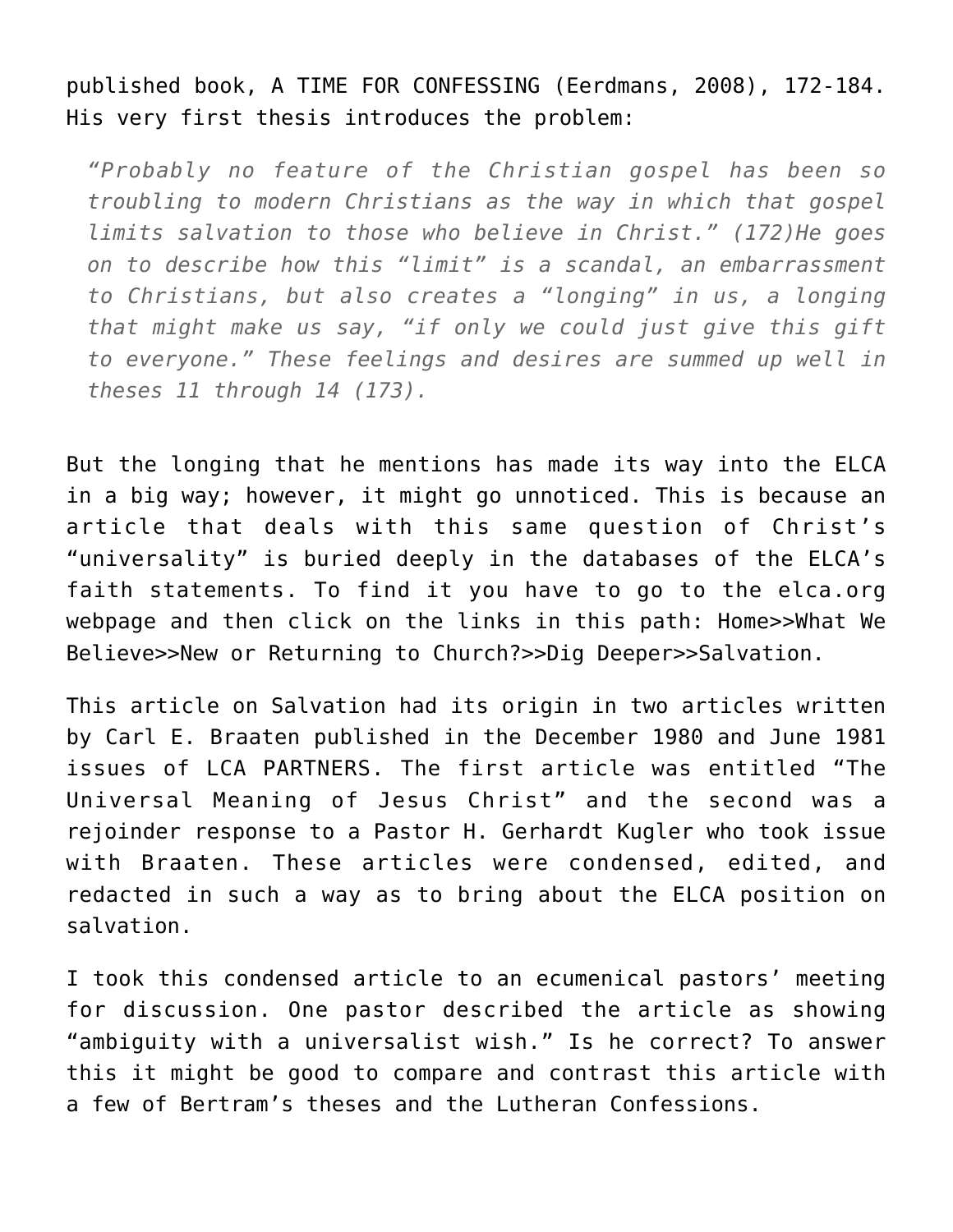I think both the ELCA and Bertram would agree that there is something universal about salvation in the New Testament. But Bertram would not promote "universalism" or "universal salvation." I think this is why he uses the term "universality" when presenting his theses. The ELCA salvation article, on the other hand, promotes "universalism" when it says:

*"The Christian hope for salvation, whether for the believing few or the unbelieving many, is grounded in the person and meaning of Christ alone . . .There is a universalist thrust in the New Testament, particularly in Paul's theology. How else can we read passages such as 'for as all die in Adam, so all will be made alive in Christ' (1 Cor. 15:22)?" (5th paragraph)"…If Jesus is the Lord and Savior, he is the universal Lord and Savior,…not merely my personal Lord and Savior…there is a large hope for salvation. . .for all people whenever or wherever they might have lived and no matter how religious or irreligious they may have proved to be themselves. It is clearly God's announced will that all people shall be saved and come to the knowledge of truth (1 Timothy 2:4)." (8th paragraph)*

In making reference to 1 Timothy 2:4 the Salvation article is pointing out that God shall save all people. But the verse from 1 Timothy really says that God "desires" that everyone be saved, implying that not all actually will be saved.

Bertram comes closer to a proper understanding of the universal aspect of Jesus Christ when he says in thesis 22, "what for [Christians] distinguished Jesus from all other saviors was precisely that he was for everyone, not for some privileged few. He differed from all others exactly by his being for all others." (174). The agreement between Bertram and the ELCA article is that both say that Christ is "for everyone." The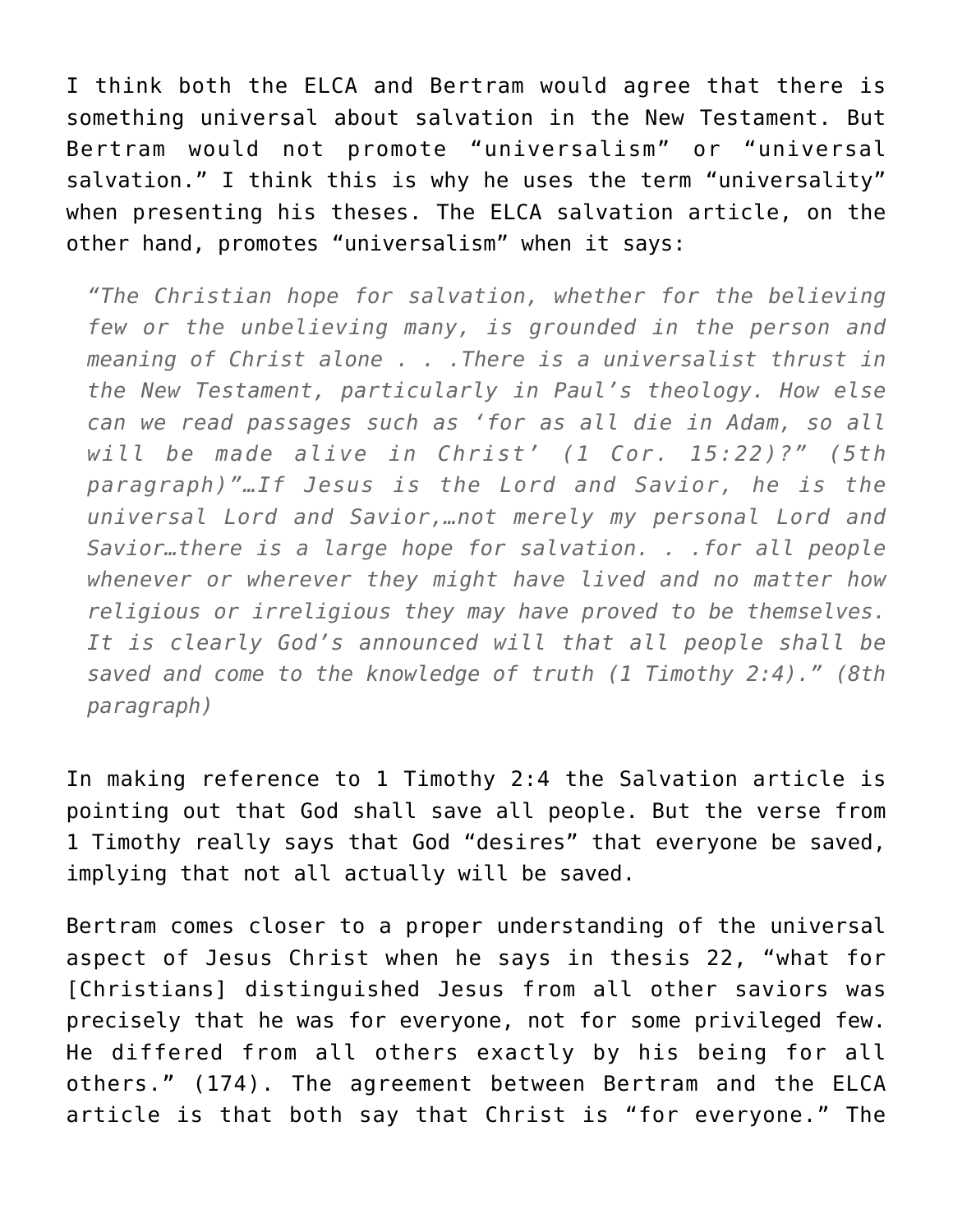difference for Bertram is that salvation is received only by those who believe in Christ (cf. again thesis 1, quoted above).

Yet the subject of belief in Christ, or faith, does not go unmentioned in the ELCA article. Paragraph 7 begins, "But what of faith? Isn't faith necessary for salvation?" The rest of the paragraph really does not give a clear answer to this question but rather gives a definition of faith and salvation through faith alone:

*"To say we are saved by faith alone means we let God-in-Christ do all the saving that needs to be done, apart from any works we can perform. . .If I confess that God has saved me, a lost and condemned sinner, whom else can he not save? Faith is precisely awareness that God's accepting love reaches out to all sinners, even to me. Faith is the opening of heart and mind to the universal grace and goodness of God." (7th paragraph)*

This section, although emphasizing the importance of God's grace and love being offered to all, tends to dilute faith into an "awareness of what God has done." I almost liken it to the knowledge of history (fides historica) mentioned in Apology IV which apparently is how the papists were defining faith at the time:

*"But the faith that justifies is not only a knowledge of history; it is to assent to the promise of God, in which forgiveness of sins and justification are bestowed freely on account of Christ. To avoid the suspicion that it is merely knowledge, we will add further that to have faith is to desire and to receive the offered promise of the forgiveness of sins and justification." (Kolb & Wengert, 128.48)"But faith signifies not merely a knowledge of history but the faith which assents to the promise, as Paul clearly testifies when he says [Rom. 4:16] righteousness 'depends on faith, in order that the*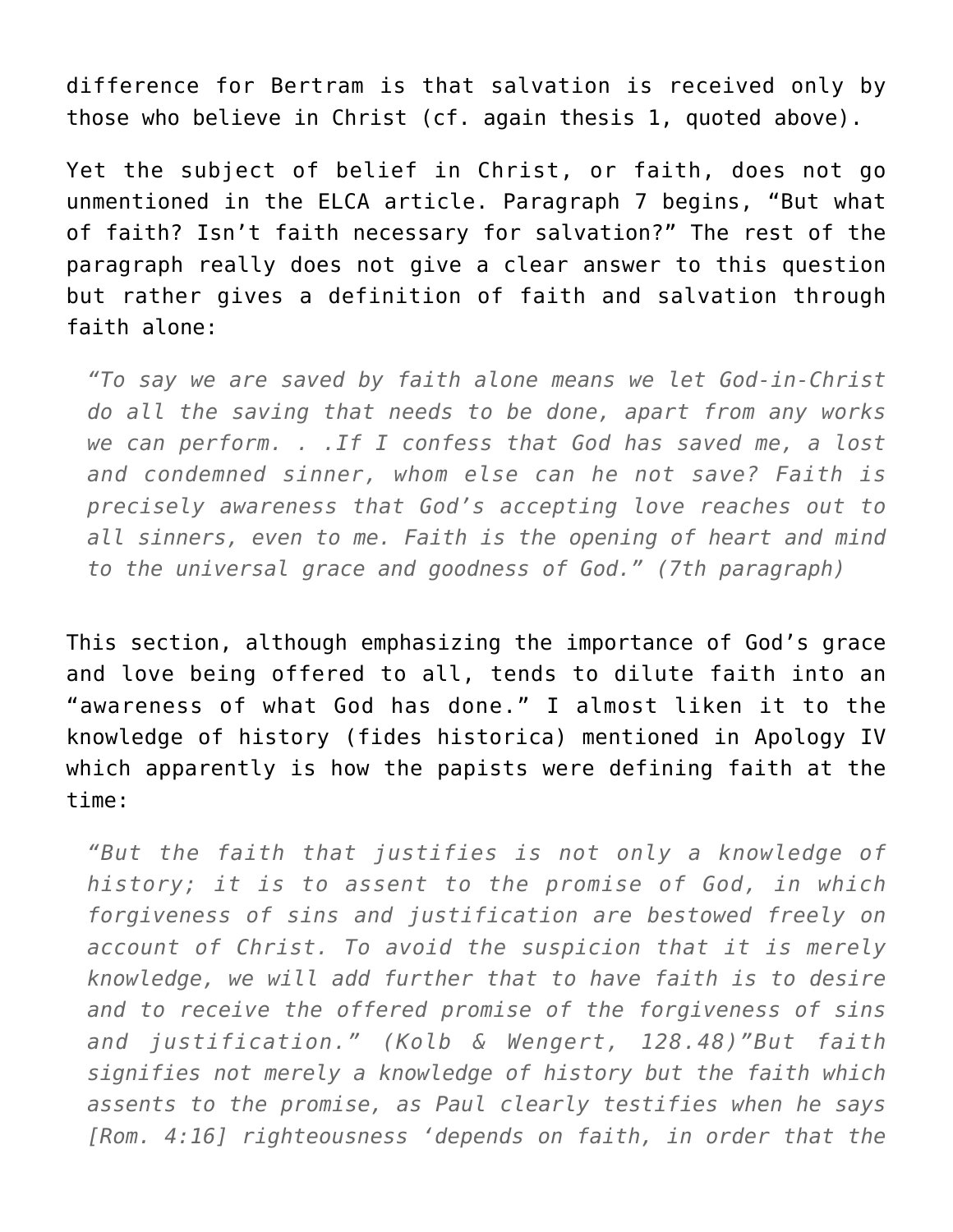*promise may…be guaranteed.' For he says that only faith can accept the promise." (128.50)*

Here there are clear differences between the ELCA article and Apology IV. Faith is more than an "awareness of what God has done," more than an "opening of the mind and heart to God's universal grace and goodness." The faith that the Apology talks about is trust in the promise, an assent, or as Tappert's translation renders it, an acceptance of the promise – a grasping of the promise. And what promise is that? Not the promise that God is universal with God's love, although God is, but the promise that our sins are forgiven and that we are justified because of Christ. (Ap. IV.43) The question is whether the ELCA gives Luther's glaubst du, hast du ("what you believe, you have") enough emphasis.

But even if we were to accept the ELCA's definition of faith, and since it does refer to salvation by faith alone, you would then think that the article would be saying that we are saved by our awareness of God reaching out to all sinners or saved by an open heart and mind to the universal grace and goodness of God. But surprisingly the article leaves this question open ended. For the article ends this way:

*"Will, then, all people be saved in the end? We must say with Braaten, 'We do not…know the answer. (That) is stored up in the mystery of God's own future. All (God) has let us know in advance is that he will judge the world according to the measure of his grace and love made known in Jesus Christ, which is ultimately greater than the fierceness of his wrath or the hideousness of our sin.'" (11th paragraph)*

So, according to the ELCA article all we are left with is uncertainty as to who is going to be saved. The only thing we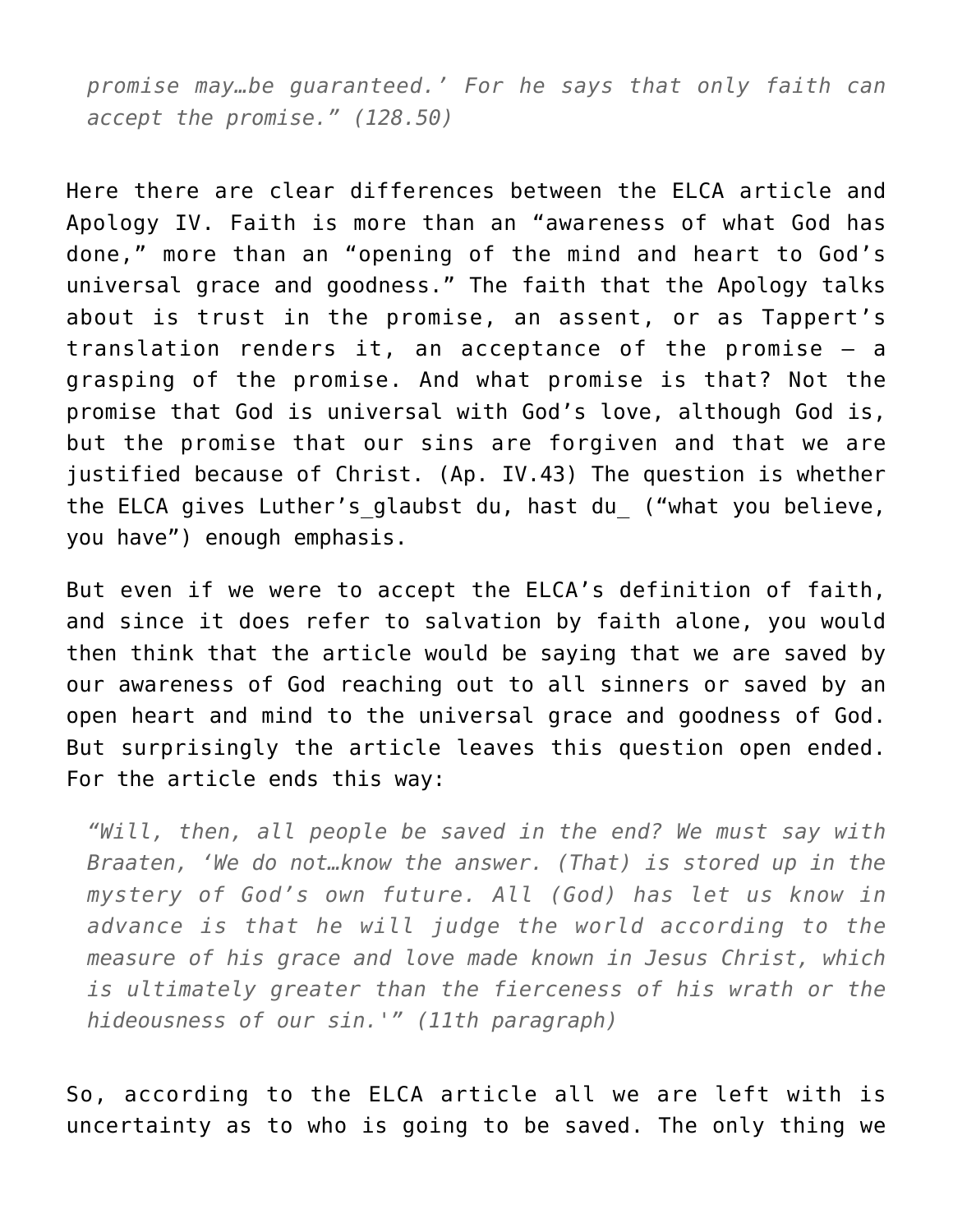can be certain about, through our awareness and open hearts and minds, is that God's accepting love reaches out to all sinners.

Fortunately, though, we have other writings that proclaim the gospel clearly. We have the letters of St. Paul and the Augsburg Confession Art. IV, which clearly states that we cannot obtain forgiveness of sin and righteousness before God through our works but we become righteous before God out of grace for Christ's sake through faith, "when we believe that Christ has suffered for us and that for his sake our sin is forgiven and righteousness and eternal life are given to us. For God will regard and reckon this faith as righteousness in his sight as St. Paul says in Romans 3 and 4."

So, both the ELCA article and Bertram agree that the gift of God's grace is offered to all. Universality, yes; but universal salvation, probably not. For faith (trust in the promise, trust in Christ) must be present to receive the gift and guarantee it.

It might be better to put it this way, as Michael Hoy, the editor of A TIME FOR CONFESSING helped me to understand: The ELCA statement might be OK as far as it goes, but Bertram does that which the ELCA statement does not. He affirms the universality of Jesus but also recognizes that not everyone wants it. It is kind of like the Pharisees at the door complaining about the company Christ keeps. Bertram explains this especially in theses 35-43. In thesis 42 Bertram says that those who label themselves the "righteous ones" exclude themselves due to their own scandalized reaction to the gospel's universal invitation. It may not be true that all disbelievers are outright rejectful but pondering the promise-as did the men at Athens (and Nicodemus in John 3?) who said, "We want to hear more about this." (Acts 17:32) But it is true that Jesus is still universal in promise, even if not all care to share it.